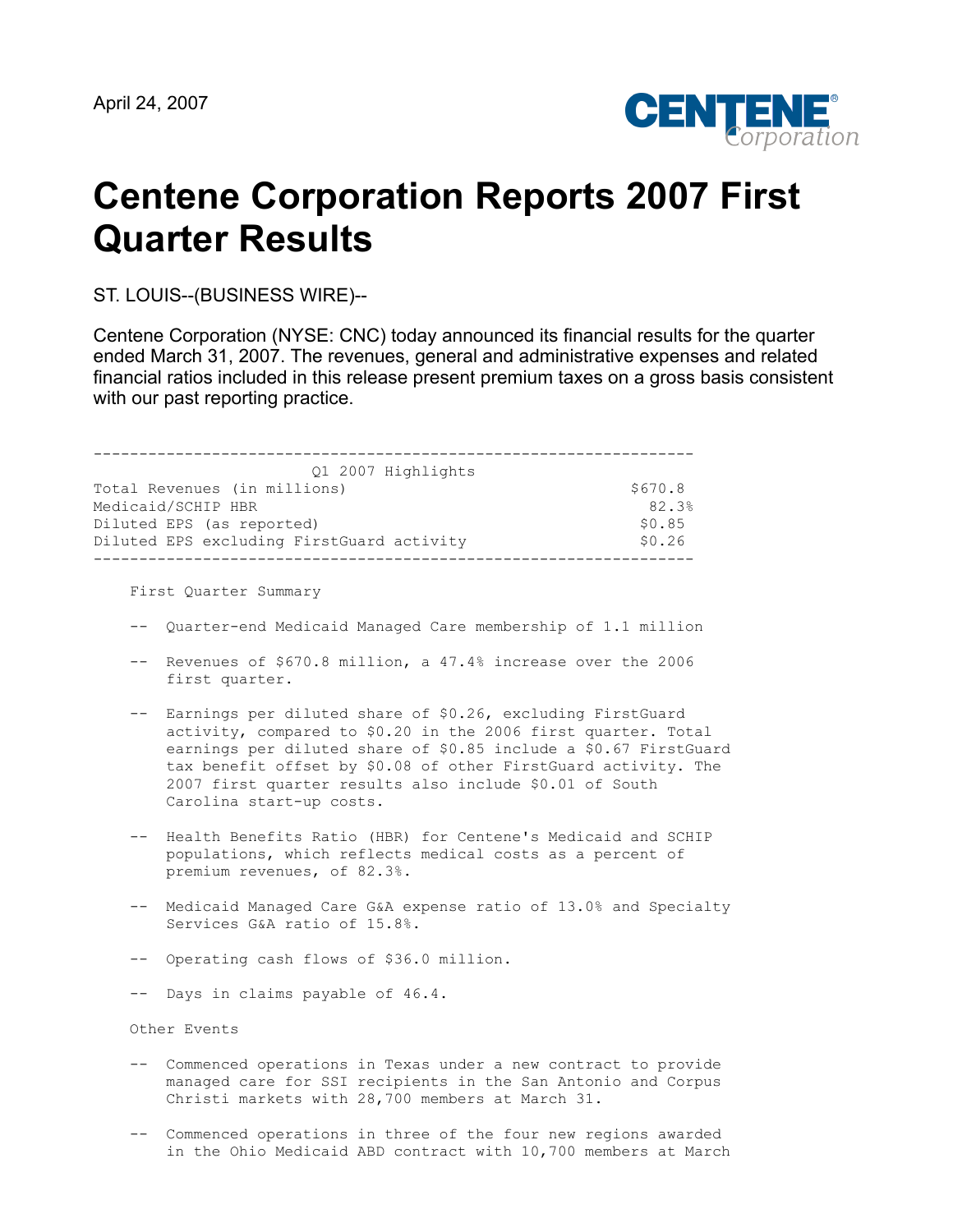- -- Received notice of contract award of the Texas Comprehensive Health Care for Foster Care. Operations are scheduled to commence in the fourth quarter of 2007.
- -- Sold the assets of our FirstGuard Missouri health plan, effective February 1, 2007.
- -- Issued \$175.0 million senior unsecured notes to refinance our revolving credit facility balance.
- -- In April 2007, we acquired PhyTrust of South Carolina, a physician-driven company that serves over 30,000 members.

Michael F. Neidorff, Centene's Chairman and Chief Executive Officer, stated, "During the first quarter of 2007 we performed within our range of expectations including a predictable level of seasonality. We commenced the Texas STAR Plus roll-out with initial membership ahead of our expectations; in Ohio, the ABD roll-out is on track. We were pleased during the quarter to announce the receipt of the Texas Foster Care contract award to serve approximately 30,000 foster care recipients in the state. We are currently in the process of building the technology infrastructure required to offer this innovative product and look forward to working with the state for a 4th quarter implementation. Although this contract has an initial overall dilutive effect on the current year, the impact on future years will produce a significant return on investment to Centene. We are also optimistic that we will be able to offer this product in other markets.

"Based upon ongoing initiatives to focus on profitability and to enter into disciplined contracts with providers, membership declines in Indiana and Wisconsin were as expected. During the quarter, the termination of certain physician contracts associated with a high-cost hospital system in Wisconsin led to the resulting membership decline and in Indiana, we focused on a smaller group of doctors as part of our state-wide contract award.

"In Georgia, our membership was consistent with our expectations. During the first quarter, the state imposed member recertification requirements commencing on January 1, 2007, which resulted in the loss of our own Peach State members. Regarding claims processing, effective February 28, 2007, we have met the state's requirements, and have substantially reduced claims backlog.

"We've continued to see the benefits of the medical management enhancements we put in place to effectively control costs. It is important to us that we continue to build the business with sustainable processes," concluded Neidorff.

The following table depicts membership in Centene's managed care organizations by state at March 31, 2007 and 2006:

|            | 2007      | 2006    |
|------------|-----------|---------|
|            |           |         |
| Georgia    | 291,300   |         |
| Indiana    | 176,700   | 193,000 |
| New Jersey | 59,100    | 57,500  |
| Ohio       | 118,300   | 59,000  |
| Texas      | 318,500   | 237,500 |
| Wisconsin  | 139,400   | 175,100 |
| Subtotal   | 1,103,300 | 722,100 |

31.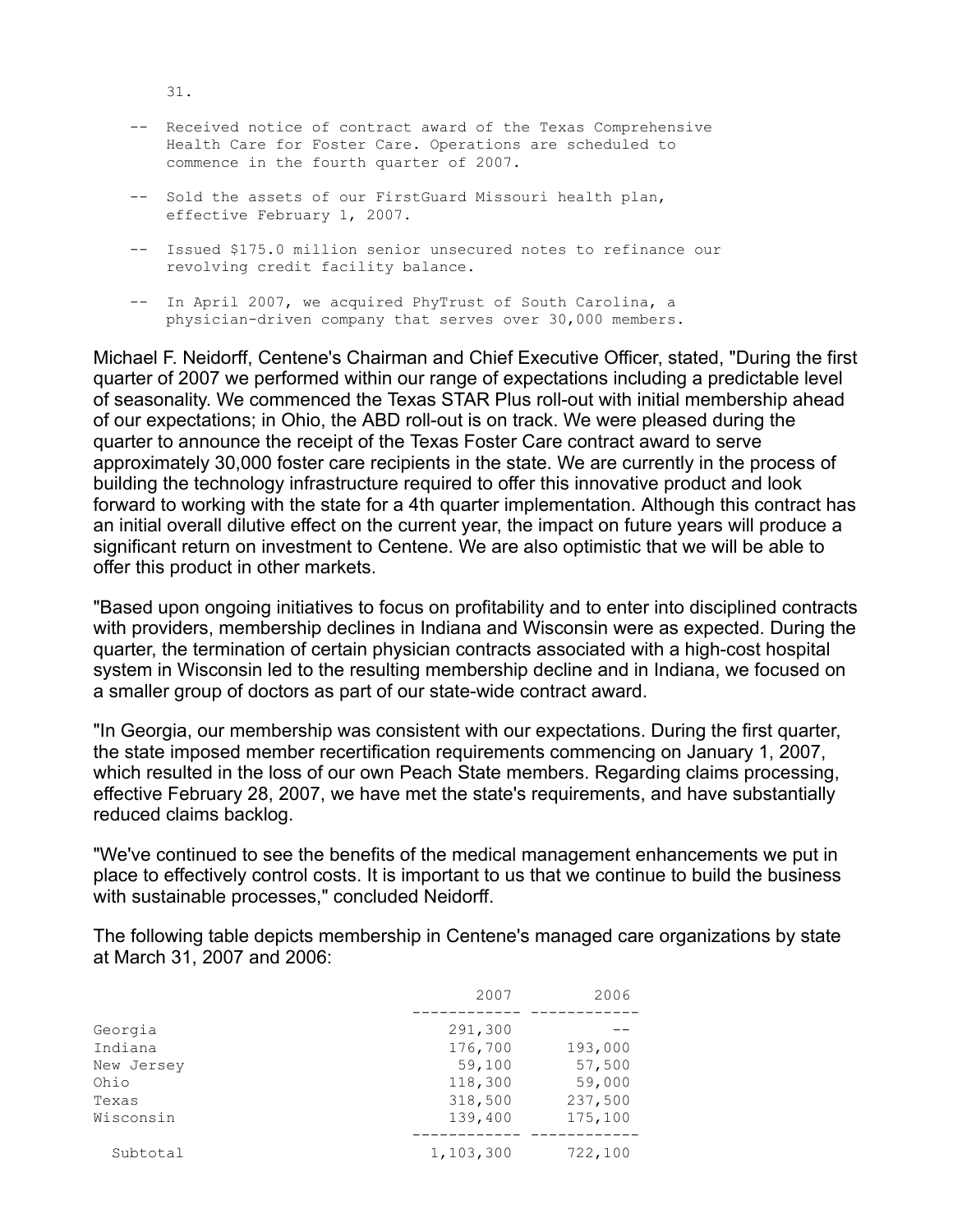|       | Kansas and Missouri | $- -$     | 152,700 |
|-------|---------------------|-----------|---------|
| Total |                     | 1,103,300 | 874,800 |
|       |                     |           |         |

The following table depicts membership in Centene's managed care organizations by member category at March 31, 2007 and 2006:

|                                                        | 2007                                | 2006                               |
|--------------------------------------------------------|-------------------------------------|------------------------------------|
| Medicaid<br>SCHIP<br>SSI                               | 839,600<br>211,200<br>52,500<br>(a) | 574,300<br>132,000<br>$15,800$ (b) |
| Subtotal<br>Kansas and Missouri Medicaid/SCHIP members | 1,103,300                           | 722,100<br>152,700                 |
| Total                                                  | 1,103,300                           | 874,800                            |

(a) 48,400 at-risk; 4,100 ASO

(b) 8,600 at-risk; 7,200 ASO

Statement of Operations

- -- For the 2007 first quarter, revenues increased 47.4% to \$670.8 million from \$455.1 million in the 2006 first quarter.
- -- The HBR for Centene's Medicaid and SCHIP populations, which reflects medical costs as a percent of premium revenues, was 82.3% for the three months ending March 31, 2007, compared to 82.8% for the same period in 2006. The decrease is primarily attributable to the effect of increased premium taxes. Sequentially, our Medicaid/SCHIP HBR increased from 82.1% in the 2006 fourth quarter to 82.3% because of utilization seasonality. The HBR for the three months ended March 31, 2007, did not include any overall adverse medical cost development related to prior periods.
- -- G&A expense as a percent of revenues for the Medicaid Managed Care segment was 13.0% in the first quarter of 2007 compared to 11.9% in the first quarter of 2006. The increase in the Medicaid Managed Care G&A expense ratio for the three months ended March 31, 2007, primarily reflects increased premium taxes. Premium taxes were \$18.2 million in the 2007 first quarter and \$4.3 million in the 2006 first quarter. This increase was offset by the leveraging of our expenses over higher revenues especially in our Georgia health plan. The first quarter of 2006 included \$4.5 million of Georgia implementation costs for which there was no associated revenue until June 1, 2006. The first quarter of 2007 includes \$0.7 million of South Carolina start-up costs.
- -- Operating earnings were \$17.2 million, including a \$4.2 million gain on the sale of FirstGuard Missouri and \$2.9 million of net expense for FirstGuard activity. Excluding the gain and other FirstGuard activity, operating earnings were \$15.8 million compared to \$12.6 million in the 2006 first quarter.

-- The first quarter results included a tax benefit from the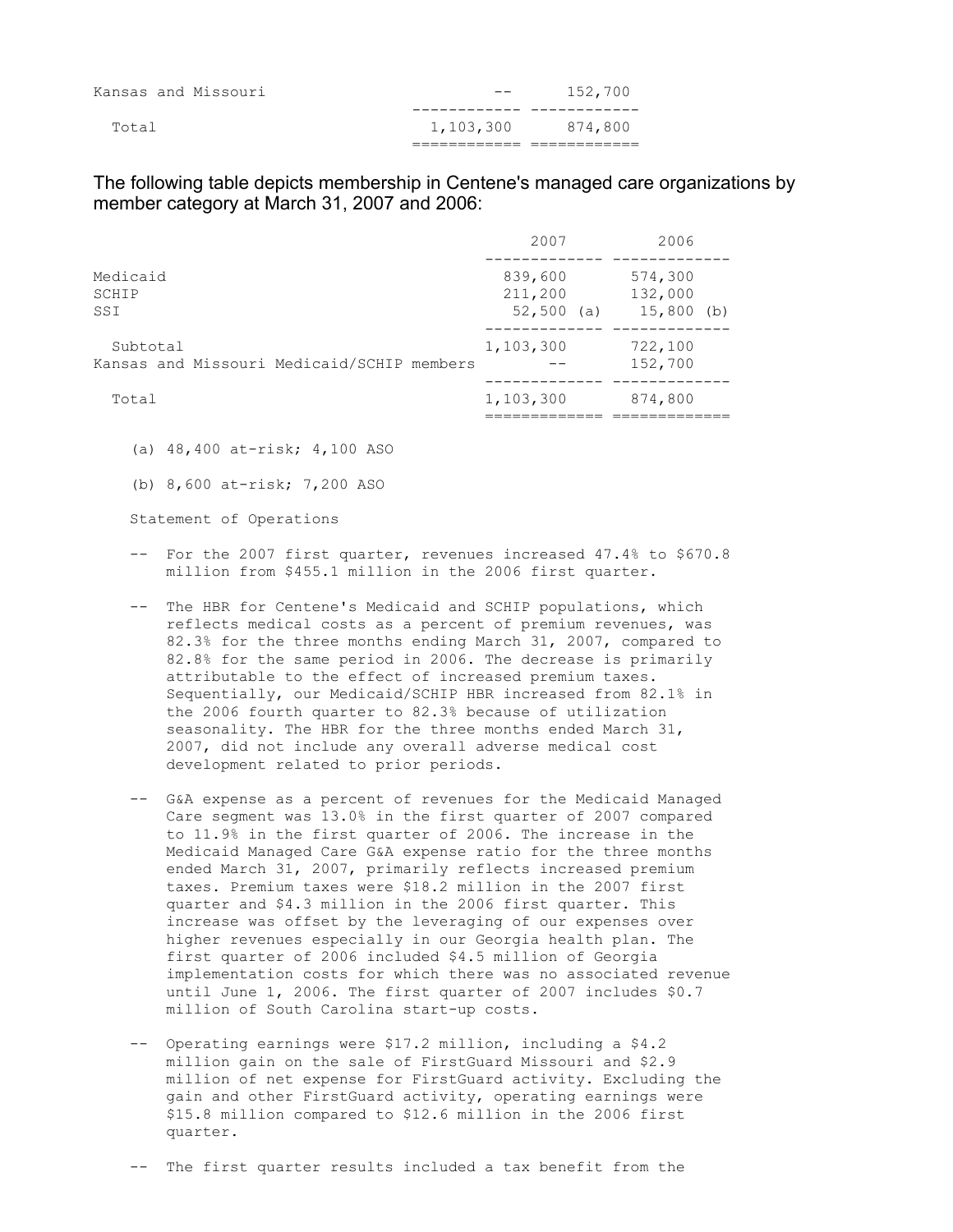stock of our Kansas health plan, a gain from the sale of our Missouri health plan and additional FirstGuard activity. The net effect of these FirstGuard activities was \$0.59 accretive to earnings per diluted share; \$0.67 accretion per diluted share for the FirstGuard tax benefit, offset by net costs of \$0.08 per diluted share for other FirstGuard activity.

 -- Earnings per diluted share of \$0.85. Earnings per diluted share of \$0.26 excluding the FirstGuard activity, compared to \$0.20 in the 2006 first quarter.

Balance Sheet and Cash Flow

At March 31, 2007, the Company had cash and investments of \$562.8 million, including \$491.0 million held by its regulated entities and \$71.8 million held by its unregulated entities. Medical claims liabilities totaled \$276.0 million, representing 46.4 days in claims payable. Total debt was \$201.4 million and debt to capitalization was 35.3%.

A reconciliation of the Company's change in days in claims payable from the immediately preceding quarter-end is presented below:

| Days in claims payable, December 31, 2006 | 46.4  |
|-------------------------------------------|-------|
| Increase in claims inventory              | 1.7   |
| Increase for new SSI markets              | 0.2   |
| Georgia and FirstGuard claims             | (1.9) |
|                                           |       |
| Days in claims payable, March 31, 2007    | 46.4  |
|                                           |       |

## **Outlook**

The tables below depict the Company's guidance for the 2007 second quarter and full year.

J. Per Brodin, Centene's Chief Financial Officer, stated, "The 2007 guidance reflects our recently announced award with Texas to provide care under the Comprehensive Health Care for Children in Foster Care and the commencement of operations in South Carolina."

|                                                      | Q2 2007         |                   |
|------------------------------------------------------|-----------------|-------------------|
|                                                      | Low High        |                   |
| Revenue (in millions)<br>Earnings per diluted share: |                 | \$720 \$730       |
| Base earnings                                        |                 | $$0.31$ $$0.34$   |
| South Carolina/Texas Foster Care                     |                 | $(0.06)$ $(0.06)$ |
| Net                                                  |                 | $$0.25$ $$0.28$   |
|                                                      | 2007            |                   |
|                                                      | Low High        |                   |
| Revenue (in millions)<br>Earnings per diluted share: | \$2,920 \$3,000 |                   |
| Base earnings                                        |                 | $$2.10$ $$2.20$   |
| FirstGuard activity                                  |                 | $(0.59)$ $(0.59)$ |
| South Carolina/Texas Foster Care                     |                 | $(0.15)$ $(0.12)$ |
|                                                      |                 |                   |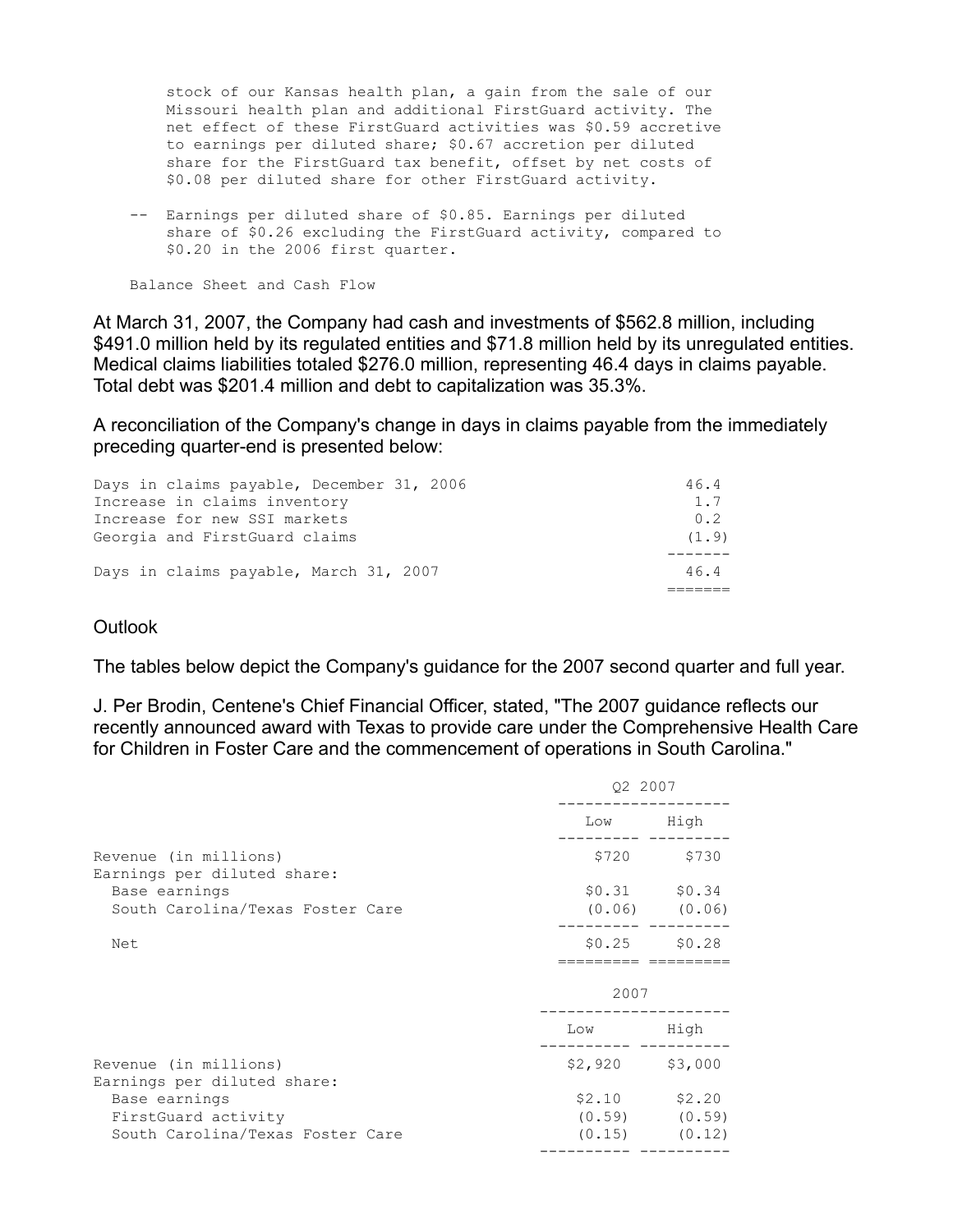Net \$1.36 \$1.49 ========== ==========

## Conference Call

As previously announced, the Company will host a conference call Tuesday, April 24, 2007, at 8:30 A.M. (Eastern Time) to review the financial results for the first quarter ended March 31, 2007, and to discuss its business outlook. Michael F. Neidorff and J. Per Brodin will host the conference call. Investors are invited to participate in the conference call by dialing 800- 273-1254 in the U.S. and Canada, 706-679-8592 from abroad, or via a live Internet broadcast on the Company's website at [www.centene.com](http://www.centene.com/), under the Investor Relations section. A replay will be available for on-demand listening shortly after the completion of the call until 11:59 P.M. (Eastern Time) on May 23, 2007, at the aforementioned URL, or by dialing 800-642-1687 in the U.S. and Canada, or 706-645-9291 from abroad, and entering access code 3639977.

## Non-GAAP Financial Presentation

The Company is providing certain non-GAAP financial measures in this release as the Company believes that these figures are helpful in allowing individuals to more accurately assess the ongoing nature of the Company's operations and measure the Company's performance more consistently.

The non-GAAP information presented above in the "highlights" table, third bullet under "First Quarter Summary" and fourth and sixth bullets under "Statement of Operations" excludes the tax benefit related to the stock of our Kansas health plan and other activity for the Kansas and Missouri health plans. This exclusion has been made in the non-GAAP financial measures as management believes that the tax benefit is an unusual event and the Kansas and Missouri health plans are not indicative of future company operations.

The Company uses the presented non-GAAP financial measures internally to focus management on period-to-period changes in the Company's core business operations. Therefore, the Company believes that this information is meaningful in addition to the information contained in the GAAP presentation of financial information. The presentation of this additional non-GAAP financial information is not intended to be considered in isolation or as a substitute for the financial information prepared and presented in accordance with GAAP.

The following table reconciles the Company's Statement of Operations for the first quarter of 2007 on a GAAP basis to a non-GAAP basis. The non-GAAP basis excludes the FirstGuard activity (in thousands, except share data).

|                |                                     | Three Months Ended<br>March 31, 2007 |                        |           |  |
|----------------|-------------------------------------|--------------------------------------|------------------------|-----------|--|
|                |                                     | GAAP                                 | FirstGuard<br>Activity | Non-GAAP  |  |
| Total revenues |                                     | \$670,835                            | \$ (6, 601)            | \$664,234 |  |
| Expenses:      |                                     |                                      |                        |           |  |
| Medical costs  |                                     | 535,406                              | (6, 886)               | 528,520   |  |
|                | Cost of services                    | 15,630                               | $ -$                   | 15,630    |  |
|                | General and administrative expenses | 106,866                              | (2, 583)               | 104,283   |  |
|                | Gain on sale of FirstGuard Missouri | (4, 218)                             | 4,218                  |           |  |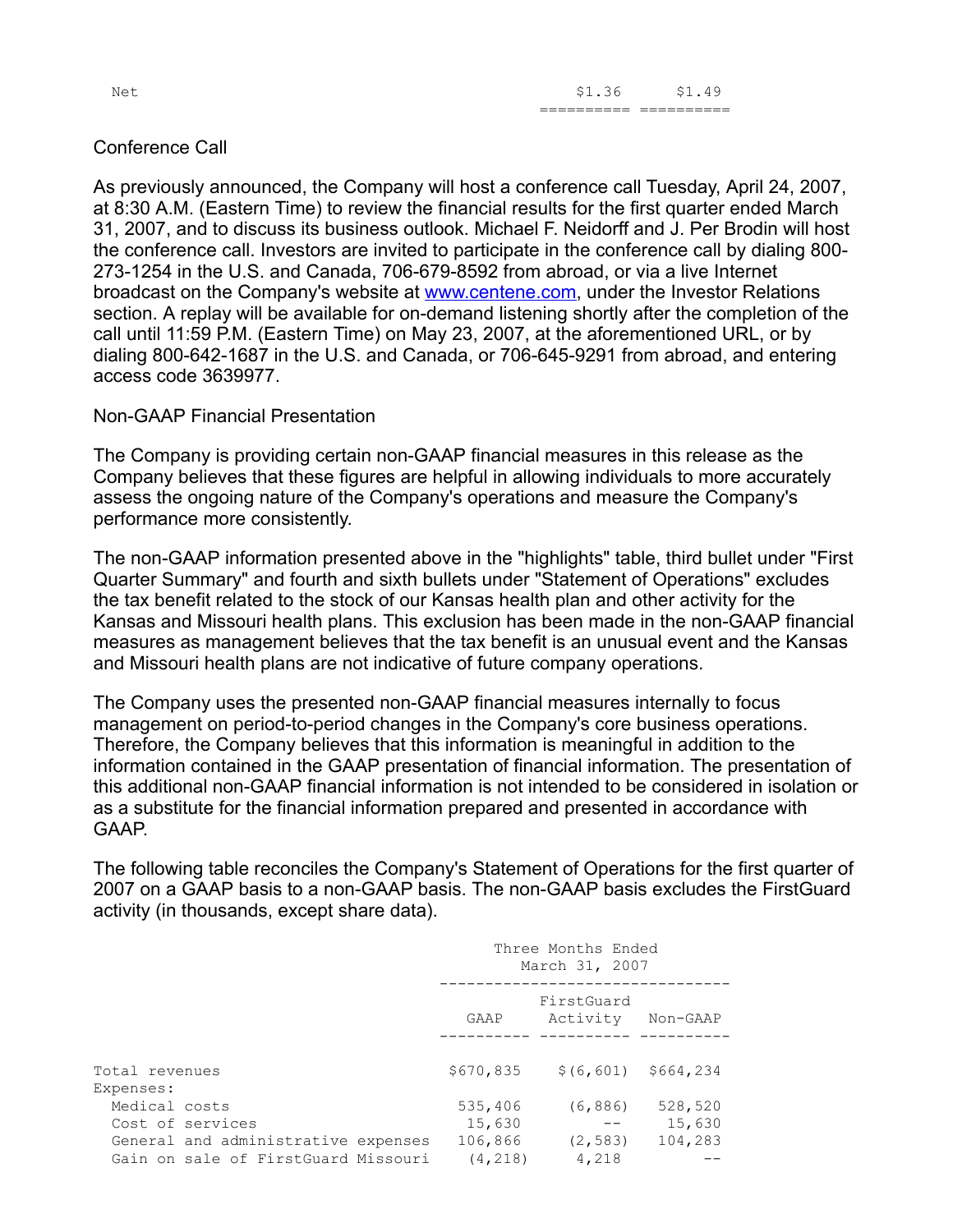| Total operating expenses                                     | 653,684             | (5, 251)          | 648,433         |
|--------------------------------------------------------------|---------------------|-------------------|-----------------|
| Earnings from operations<br>Investment and other income, net | 17,151<br>1,369     | (1, 350)<br>1,516 | 15,801<br>2,885 |
| Earnings before income taxes<br>Income tax (benefit) expense | 18,520<br>(19, 691) | 166<br>26,780     | 18,686<br>7,089 |
| Net earnings                                                 | \$38,211            | \$(26, 614)       | \$11,597        |
| Diluted earnings per common share                            | \$0.85              |                   | \$0.26          |

## About Centene Corporation

Centene Corporation is a leading multi-line healthcare enterprise that provides programs and related services to individuals receiving benefits under Medicaid, including the State Children's Health Insurance Program (SCHIP) and Supplemental Security Income (SSI). The Company operates health plans in Georgia, Indiana, New Jersey, Ohio, Texas and Wisconsin. In addition, the Company contracts with other healthcare and commercial organizations to provide specialty services including behavioral health, disease management, long-term care, managed vision, nurse triage, pharmacy benefits management and treatment compliance. Information regarding Centene is available via the Internet at [www.centene.com](http://www.centene.com/).

The information provided in this press release contains forward-looking statements that relate to future events and future financial performance of Centene. Subsequent events and developments may cause the Company's estimates to change. The Company disclaims any obligation to update this forward-looking financial information in the future. Readers are cautioned that matters subject to forward-looking statements involve known and unknown risks and uncertainties, including economic, regulatory, competitive and other factors that may cause Centene's or its industry's actual results, levels of activity, performance or achievements to be materially different from any future results, levels of activity, performance or achievements expressed or implied by these forward-looking statements. Actual results may differ from projections or estimates due to a variety of important factors, including Centene's ability to accurately predict and effectively manage health benefits and other operating expenses, competition, changes in healthcare practices, changes in federal or state laws or regulations, inflation, provider contract changes, new technologies, reduction in provider payments by governmental payors, major epidemics, disasters and numerous other factors affecting the delivery and cost of healthcare. The expiration, cancellation or suspension of Centene's Medicaid Managed Care contracts by state governments would also negatively affect Centene.

CENTENE CORPORATION AND SUBSIDIARIES

 CONSOLIDATED BALANCE SHEETS (In thousands, except share data)

> March 31, December 31, 2007 2006 ------------- ------------- (Unaudited)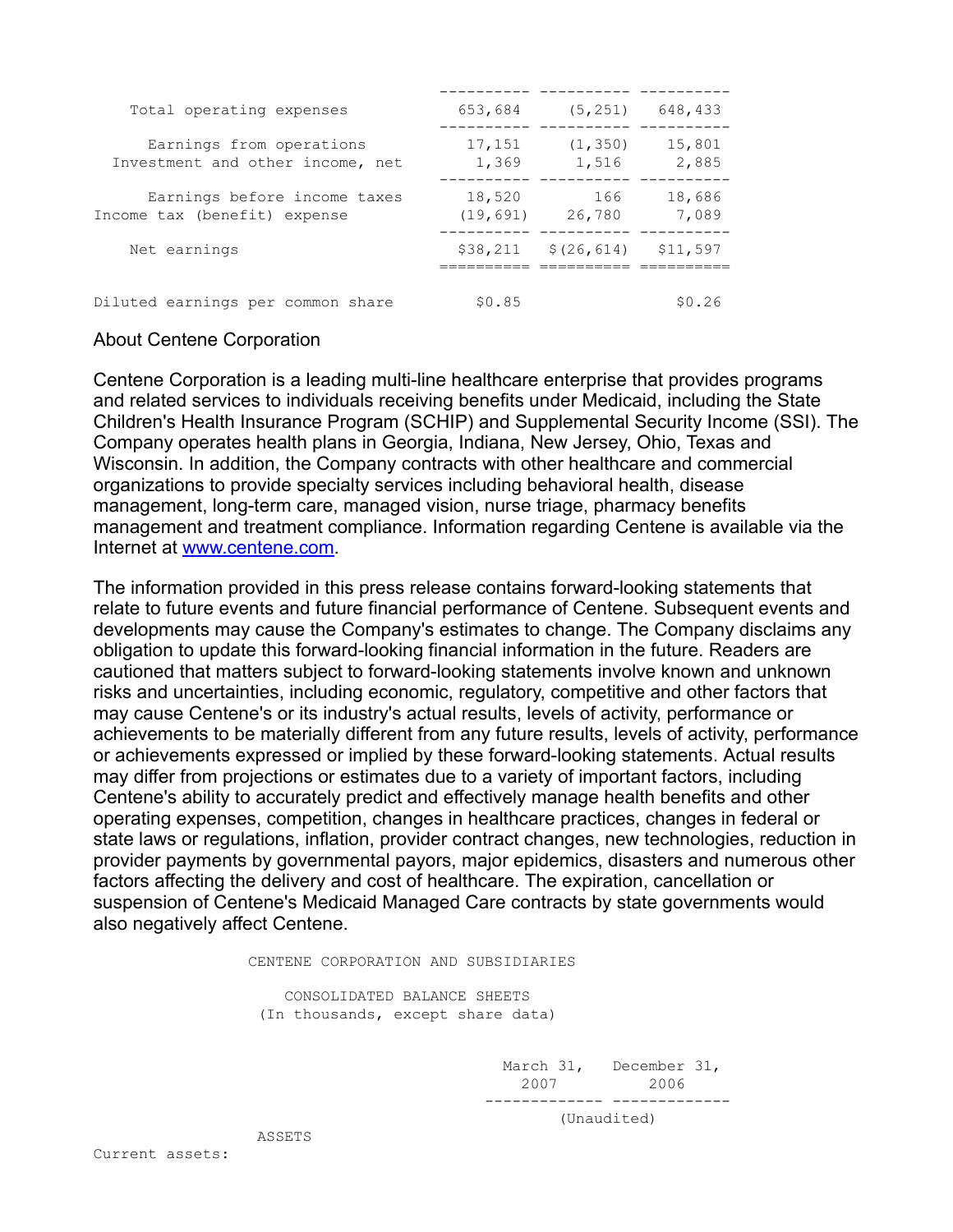| Cash and cash equivalents<br>Premium and related receivables<br>Short-term investments, at fair value | \$311,905<br>78,076          | \$271,047<br>91,664                                                                  |
|-------------------------------------------------------------------------------------------------------|------------------------------|--------------------------------------------------------------------------------------|
| (amortized cost \$43,309 and \$67,199,                                                                |                              |                                                                                      |
| respectively)<br>Other current assets                                                                 | 43,054<br>48,499             | 66,921<br>22,189                                                                     |
|                                                                                                       |                              |                                                                                      |
| Total current assets                                                                                  |                              | 481,534 451,821                                                                      |
| Long-term investments, at fair value                                                                  |                              |                                                                                      |
| (amortized cost \$183,388 and \$146,980,                                                              |                              |                                                                                      |
| respectively)<br>Restricted deposits, at fair value                                                   | 182,267                      | 145,417                                                                              |
| (amortized cost \$25,662 and \$25,422,                                                                |                              |                                                                                      |
| respectively)                                                                                         | 25,562                       | 25,265                                                                               |
| Property, software and equipment, net                                                                 | 121,403                      | 110,688                                                                              |
| Goodwill                                                                                              | 130,484                      | 135,877                                                                              |
| Other intangible assets, net<br>Other assets                                                          | 16,011                       | 16,202<br>14, 116 9, 710                                                             |
|                                                                                                       |                              |                                                                                      |
| Total assets                                                                                          |                              | \$971,377 \$894,980                                                                  |
|                                                                                                       |                              |                                                                                      |
| LIABILITIES AND STOCKHOLDERS' EQUITY                                                                  |                              |                                                                                      |
| Current liabilities:                                                                                  |                              |                                                                                      |
| Medical claims liabilities                                                                            | \$275,965                    | \$280,441                                                                            |
| Accounts payable and accrued expenses                                                                 | 75,842                       | 72,723                                                                               |
| Unearned revenue                                                                                      | 38,613                       | 33,816                                                                               |
| Current portion of long-term debt                                                                     | 965                          | 971                                                                                  |
| Total current liabilities                                                                             | 391,385                      | 387,951                                                                              |
| Long-term debt                                                                                        | 200,404                      | 174,646                                                                              |
| Other liabilities                                                                                     | 10,124                       | 5,960                                                                                |
| Total liabilities                                                                                     |                              | 601, 913 568, 557                                                                    |
| Stockholders' equity:                                                                                 |                              |                                                                                      |
| Common stock, \$.001 par value; authorized                                                            |                              |                                                                                      |
| 100,000,000 shares; issued and                                                                        |                              |                                                                                      |
| outstanding 43, 448, 324 and 43, 369, 918                                                             |                              |                                                                                      |
| shares, respectively                                                                                  | 44<br>213,797                | 44<br>209,340                                                                        |
| Additional paid-in capital<br>Accumulated other comprehensive income:                                 |                              |                                                                                      |
| Unrealized loss on investments, net of                                                                |                              |                                                                                      |
| tax                                                                                                   | (925)                        | (1, 251)                                                                             |
| Retained earnings                                                                                     |                              | 156,548 118,290                                                                      |
| Total stockholders' equity                                                                            |                              | 369,464 326,423<br>$\begin{array}{cccccccccc} - & - & - & - & - & - & - \end{array}$ |
| Total liabilities and stockholders'                                                                   |                              |                                                                                      |
| equity                                                                                                |                              | \$971,377 \$894,980                                                                  |
|                                                                                                       | ;=========================== |                                                                                      |

#### CENTENE CORPORATION AND SUBSIDIARIES

 CONSOLIDATED STATEMENTS OF OPERATIONS (In thousands, except share data)

> Three Months Ended March 31, ----------------------- 2007 2006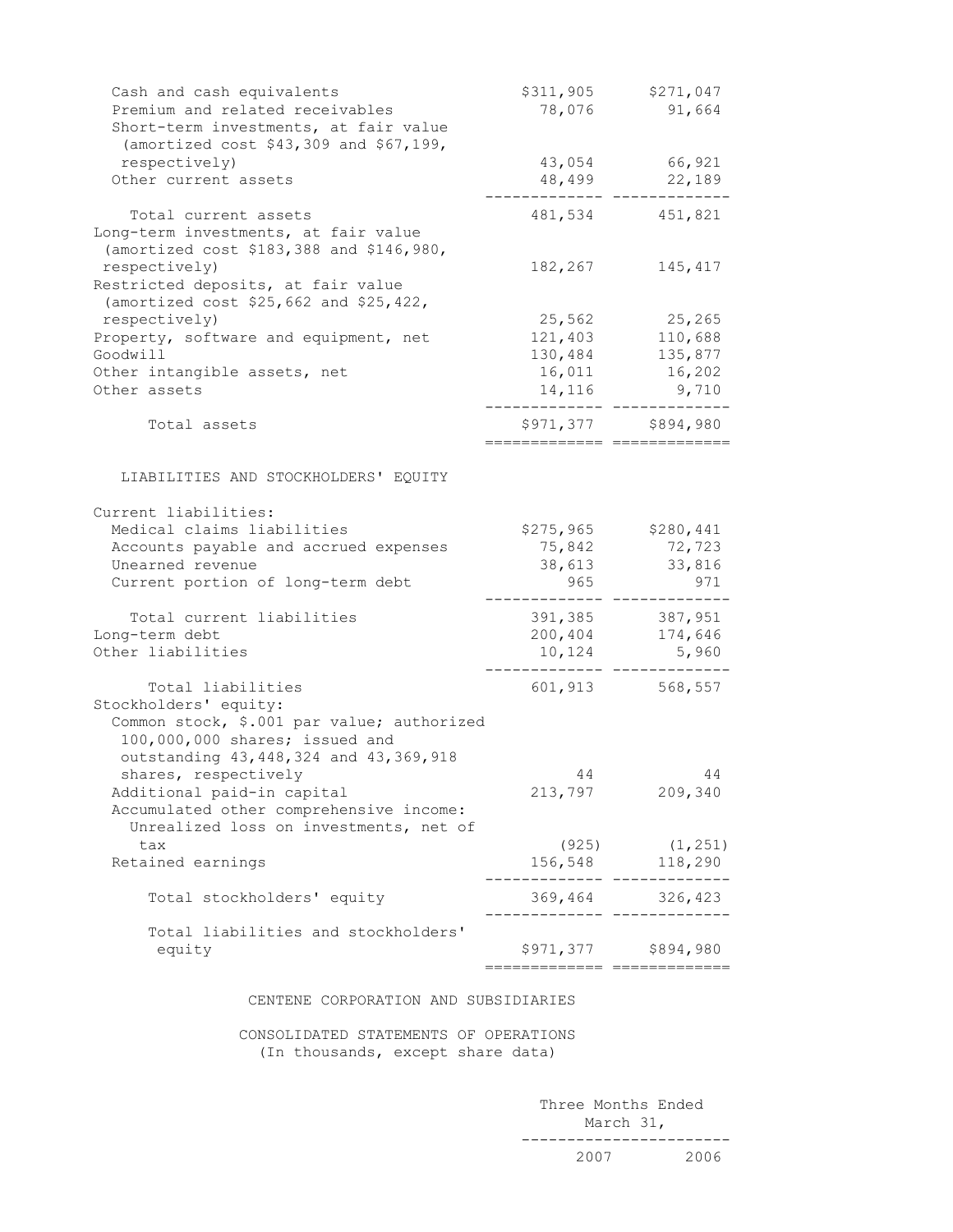|                                                                             | (Unaudited)                                                                                                                                                                                      |
|-----------------------------------------------------------------------------|--------------------------------------------------------------------------------------------------------------------------------------------------------------------------------------------------|
|                                                                             |                                                                                                                                                                                                  |
|                                                                             | 21,592 19,516                                                                                                                                                                                    |
|                                                                             | 670,835 455,078                                                                                                                                                                                  |
|                                                                             |                                                                                                                                                                                                  |
|                                                                             | 535,406 361,672                                                                                                                                                                                  |
|                                                                             |                                                                                                                                                                                                  |
|                                                                             |                                                                                                                                                                                                  |
|                                                                             |                                                                                                                                                                                                  |
|                                                                             | 653,684 442,482                                                                                                                                                                                  |
|                                                                             | 17, 151 12, 596                                                                                                                                                                                  |
|                                                                             |                                                                                                                                                                                                  |
|                                                                             | 4,501 3,540                                                                                                                                                                                      |
|                                                                             | $(3, 132)$ $(1, 998)$                                                                                                                                                                            |
|                                                                             |                                                                                                                                                                                                  |
|                                                                             | ._______  ____________                                                                                                                                                                           |
|                                                                             | \$38,211 \$8,766                                                                                                                                                                                 |
|                                                                             |                                                                                                                                                                                                  |
|                                                                             |                                                                                                                                                                                                  |
|                                                                             | \$0.88          \$0.20<br>\$0.85         \$0.20<br>\$0.20                                                                                                                                        |
|                                                                             |                                                                                                                                                                                                  |
|                                                                             |                                                                                                                                                                                                  |
| Weighted average number of shares outstanding:<br>43, 433, 319 42, 987, 892 |                                                                                                                                                                                                  |
| 44, 923, 340 44, 750, 271                                                   |                                                                                                                                                                                                  |
| CENTENE CORPORATION AND SUBSIDIARIES                                        |                                                                                                                                                                                                  |
| CONSOLIDATED STATEMENTS OF CASH FLOWS                                       |                                                                                                                                                                                                  |
|                                                                             | March 31,                                                                                                                                                                                        |
|                                                                             |                                                                                                                                                                                                  |
|                                                                             | Three Months Ended<br>. _ _ _ _ _ _ _ _ _ _ _ _ _ _ _ _ _ _<br>2007 2006<br>__________ _________<br>(Unaudited)                                                                                  |
|                                                                             |                                                                                                                                                                                                  |
| \$38,211<br>Adjustments to reconcile net earnings to net cash               | \$8,766                                                                                                                                                                                          |
| 6,274                                                                       | 4,520                                                                                                                                                                                            |
|                                                                             | 3,871<br>3,417                                                                                                                                                                                   |
| (1, 398)                                                                    |                                                                                                                                                                                                  |
| (4, 218)                                                                    | 232<br>$\qquad \qquad -$                                                                                                                                                                         |
|                                                                             |                                                                                                                                                                                                  |
| 13,588                                                                      | (15, 812)                                                                                                                                                                                        |
| (26, 336)<br>(636)                                                          | (2, 894)<br>(158)                                                                                                                                                                                |
|                                                                             | \$649,243 \$435,562<br>----------- ------------<br>15,630 15,588<br>106,866 65,222<br>(4, 218)<br>._______ _____<br>._______ ____.<br>---------- ------------<br>18,520 14,138<br>(19,691) 5,372 |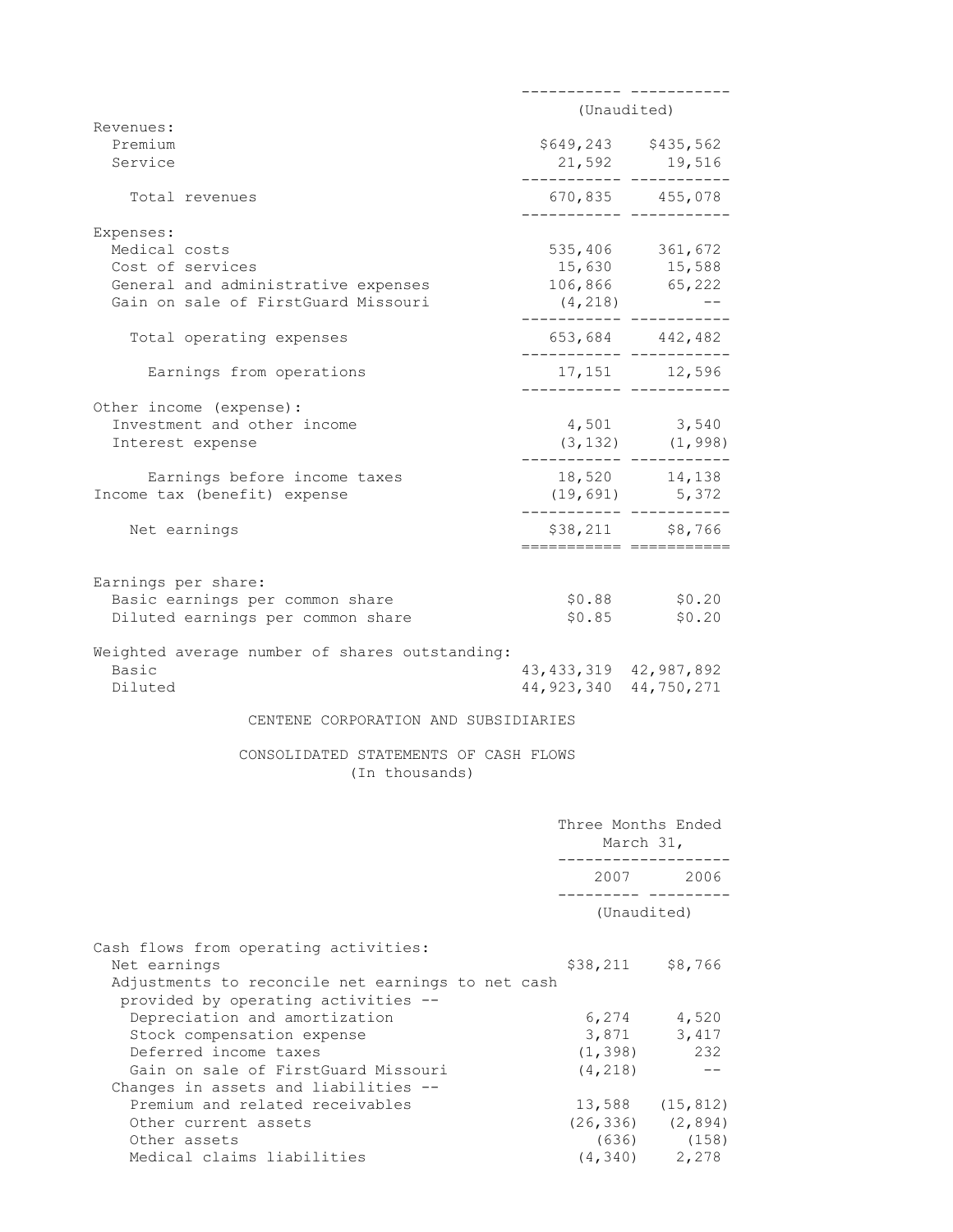| Unearned revenue                                               |                                      | 4,796 (934)                               |
|----------------------------------------------------------------|--------------------------------------|-------------------------------------------|
| Accounts payable and accrued expenses                          |                                      | 1,309 9,937                               |
| Other operating activities                                     |                                      | $4,859$ (9)                               |
| Net cash provided by operating activities                      |                                      | 35,980 9,343                              |
| Cash flows from investing activities:                          |                                      |                                           |
| Purchase of property, software and equipment (14,794) (14,136) |                                      |                                           |
| Purchase of investments                                        |                                      | $(135, 866)$ $(53, 194)$                  |
| Sales and maturities of investments                            | 122,835 33,827                       |                                           |
| Proceeds from asset sales                                      | $10,848$ --                          |                                           |
| Acquisitions, net of cash acquired                             |                                      | $(400)$ $(39, 912)$<br>.________ ________ |
| Net cash used in investing activities                          | $(17, 377)$ $(73, 415)$              |                                           |
| Cash flows from financing activities:                          |                                      |                                           |
| Proceeds from exercise of stock options                        | 868 2,139                            |                                           |
| Proceeds from borrowings                                       | 191,000 37,000                       |                                           |
| Payment of long-term debt                                      |                                      | $(165, 248)$ $(2, 285)$                   |
| Excess tax benefits from stock compensation                    |                                      | 417 1,454                                 |
| Common stock repurchases                                       |                                      | $(644)$ $(3,082)$                         |
| Debt issue costs                                               |                                      | $(4, 138)$ --                             |
| Net cash provided by financing activities                      | 22, 255 35, 226<br>__________ ______ |                                           |
| Net increase (decrease) in cash and cash                       |                                      |                                           |
| equivalents                                                    |                                      | 40,858 (28,846)                           |
| Cash and cash equivalents, beginning of period                 | 271,047 147,358                      |                                           |
|                                                                |                                      | \$311,905 \$118,512                       |
| Cash and cash equivalents, end of period                       |                                      |                                           |
| Interest paid                                                  |                                      | $$2,999$ $$2,037$                         |
| Income taxes paid                                              |                                      | \$5,801 \$911                             |
|                                                                |                                      |                                           |

#### CENTENE CORPORATION

### SUPPLEMENTAL FINANCIAL DATA

|                        | 01<br>2007 | O4<br>2006 | O <sub>3</sub><br>2006 | 02<br>2006 |
|------------------------|------------|------------|------------------------|------------|
| MEMBERSHIP             |            |            |                        |            |
| Medicaid Managed Care: |            |            |                        |            |
| Georgia                | 291,300    | 308,800    | 252,600                | 216,000    |
| Indiana                | 176,700    | 183,100    | 198,100                | 193,000    |
| New Jersey             | 59,100     | 58,900     | 59,100                 | 59,000     |
| Ohio                   | 118,300    | 109,200    | 88,300                 | 73,100     |
| Texas                  | 318,500    | 298,500    | 259,900                | 235,800    |
| Wisconsin              | 139,400    | 164,800    | 167,100                | 174,600    |
| Subtotal               | 1,103,300  | 1,123,300  | 1,025,100              | 951,500    |
| Kansas and Missouri    |            | 138,900    | 144,600                | 150,000    |
| TOTAL                  | 1,103,300  | 1,262,200  | 1,169,700              | 1,101,500  |
|                        |            |            |                        |            |
| Medicaid               | 839,600    | 887,300    | 818,000                | 755,400    |
| SCHIP                  | 211,200    | 216,200    | 189,100                | 179,700    |
| SSI                    | 52,500     | 19,800     | 18,000                 | 16,400     |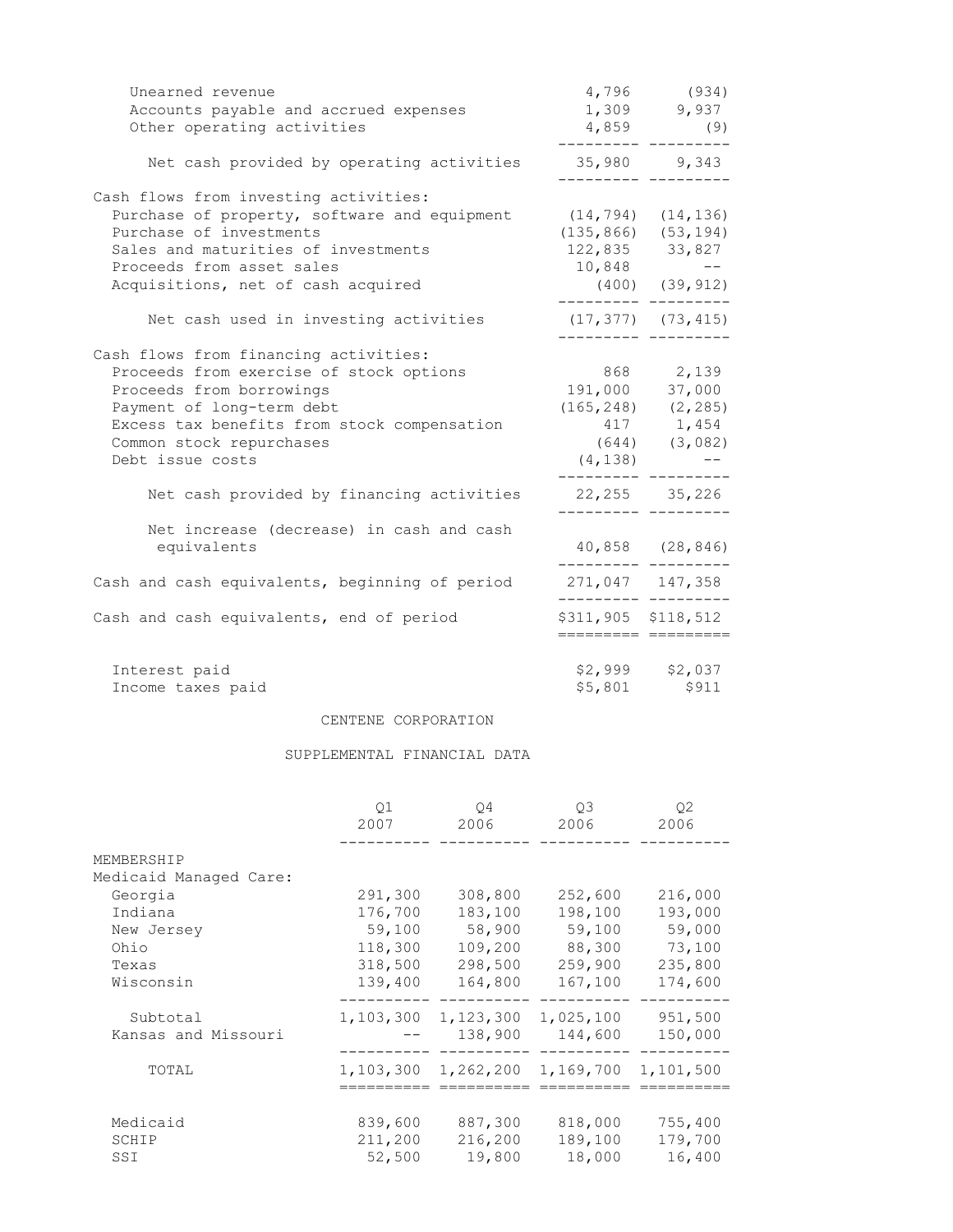| Subtotal<br>Kansas and Missouri                                                                                                                                              | 1, 103, 300 1, 123, 300 1, 025, 100                                                                                                            |                 |                 |                                             | 951,500                        |
|------------------------------------------------------------------------------------------------------------------------------------------------------------------------------|------------------------------------------------------------------------------------------------------------------------------------------------|-----------------|-----------------|---------------------------------------------|--------------------------------|
| Medicaid and SCHIP<br>members                                                                                                                                                | $\frac{1}{2} \frac{1}{2} \left( \frac{1}{2} \frac{1}{2} \right) \left( \frac{1}{2} \frac{1}{2} \right) \left( \frac{1}{2} \frac{1}{2} \right)$ |                 |                 |                                             | 138,900 144,600 150,000        |
| TOTAL                                                                                                                                                                        | 1,103,300 1,262,200 1,169,700 1,101,500                                                                                                        |                 |                 |                                             |                                |
| Specialty Services(a):<br>Arizona<br>Kansas                                                                                                                                  | 93,600<br>36,600                                                                                                                               |                 | 36,600          | 37,500                                      | 94,500 94,500 93,600<br>39,400 |
| TOTAL                                                                                                                                                                        | 130,200 131,100 132,000<br>=========== ========== ==========                                                                                   |                 |                 |                                             | 133,000                        |
| (a) Includes behavioral health contracts only.                                                                                                                               |                                                                                                                                                |                 |                 |                                             |                                |
| REVENUE PER MEMBER (b)                                                                                                                                                       | \$185.90                                                                                                                                       |                 | \$173.75        | \$169.98                                    | \$159.33                       |
| CLAIMS (b)<br>Period-end inventory 326,000<br>Average inventory<br>Period-end inventory per<br>member                                                                        | 239,400<br>0.30                                                                                                                                | 195,700         | 296,100<br>0.23 | 233,500<br>188,600<br>0.20                  | 186,200<br>150,100<br>0.17     |
| (b) Revenue per member and claims information are presented for the<br>Medicaid Managed Care segment.                                                                        |                                                                                                                                                |                 |                 |                                             |                                |
|                                                                                                                                                                              |                                                                                                                                                | Q1<br>2007      | $Q_4$           | Q3<br>2006 2006                             | Q2<br>2006                     |
| DAYS IN CLAIMS PAYABLE (c)                                                                                                                                                   |                                                                                                                                                | 46.4            |                 | 46.4 45.3                                   | 42.6                           |
| (c) Days in Claims Payable is a calculation of Medical Claims<br>Liabilities at the end of the period divided by average claims<br>expense per calendar day for such period. |                                                                                                                                                |                 |                 |                                             |                                |
| CASH AND INVESTMENTS (in millions)<br>Regulated<br>Unregulated                                                                                                               |                                                                                                                                                | \$491.0<br>71.8 | \$479.8<br>28.9 | \$411.1<br>29.0                             | \$323.9<br>25.5                |
| TOTAL                                                                                                                                                                        |                                                                                                                                                | \$562.8         | \$508.7         | \$440.1<br>======== ======== ======== ===== | \$349.4                        |
| ANNUALIZED RETURN ON EQUITY (d)                                                                                                                                              |                                                                                                                                                | 43.9%           | 17.5%           | $(83.8)$ $%$                                | 5.4%                           |

(d) Annualized Return on Equity is calculated as follows: (net income for quarter x 4) divided by ((beginning of period equity + end of period equity) divided by 2).

DEBT TO CAPITALIZATION (e) 35.3% 35.0% 35.6% 30.7%

(e) Debt to Capitalization is calculated as follows: total debt divided by (total debt + equity).

## HEALTH BENEFITS RATIO BY CATEGORY:

 Three Months Ended March 31, -------------------